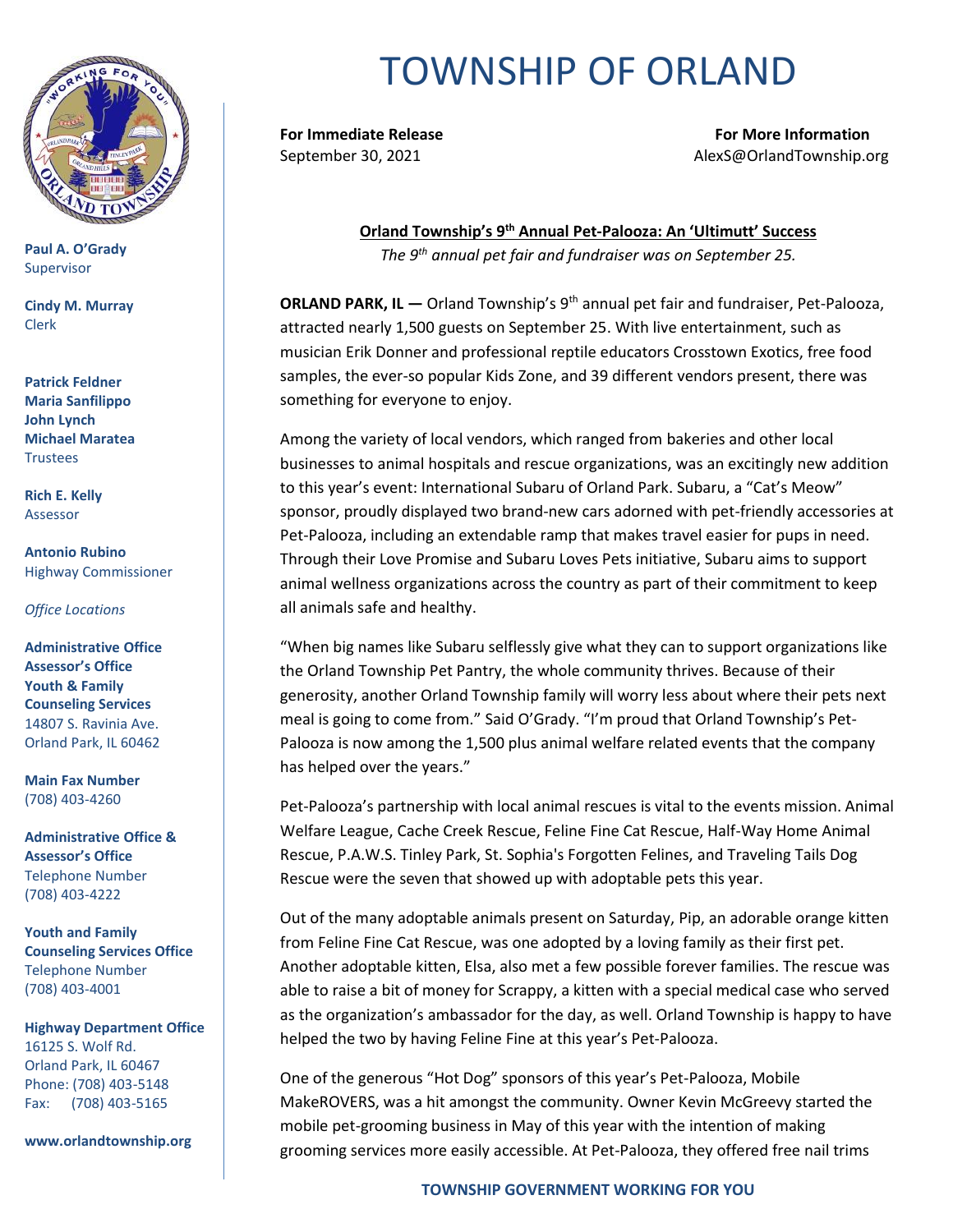out of their grooming van for attendees who were interested. Many pet owners know how stressful going to the groomer can be for their furry-friends, so McGreevy and his team set a goal to make the process easier. As a new business, they hope to continue to grow and serve more local families, including many of those in Orland Township they met at Pet-Palooza who stopped by to hear about their services.

Before the day came to an end, pets and their owners flocked to the main tent to participate in the events most long-awaited experience: the pet contests. Over 60 pups showed up to compete in the six categories: Best Voice, Best Dressed, Best Trick, Quick Sit (dog version of musical chairs), Bobbing for Hotdogs and Fast Finish (eating peanut butter off a stick). One of the many 18 winners across the board was Bentley, who won first place for his 'Forrest Gump' inspired costume in the 'Best Dressed' category. Guests enjoyed seeing all the creativity and talent amongst the contestants.

The Township also wanted to thank the local restaurants who served as Puppy Chow sponsors by donating food to the event, including:

- Aurelio's Pizza
- Barraco's
- Hienie's McCarthy
- Little Milano's Wood Fired Pizza
- Mo's Chinese Kitchen
- Pepe's
- Rocco Vino's
- Rubino's Italian Imports
- Salinas Catering
- The White Sheep
- Winston's
- City BBQ
- Nothing Bundt Cakes
- Joey's Red Hots
- Papa Joe's
- Culvers
- Miller's Ale House
- M.R. TACOS
- Sheep's Food District

"I'm glad the event was able to make its long-awaited return this year." Said O'Grady. "It's our largest yearly fundraiser here at Orland Township. We understand how many residents have family pets that are near and dear to their hearts. That's why we do everything we can to support them; whether that be through our Pet Food Pantry, or by offering information on local services at Pet-Palooza."

To see pictures from this year's Pet-Palooza, along with any post-event updates from rescues, visit the events official page at [www.facebook.com/orlandtownshippetpalooza.](http://www.facebook.com/orlandtownshippetpalooza) For further information on Orland Township services and events, including the upcoming Senior American Idol, visit orlandtownship.org or call (708) 403-4222.

## **TOWNSHIP GOVERNMENT WORKING FOR YOU**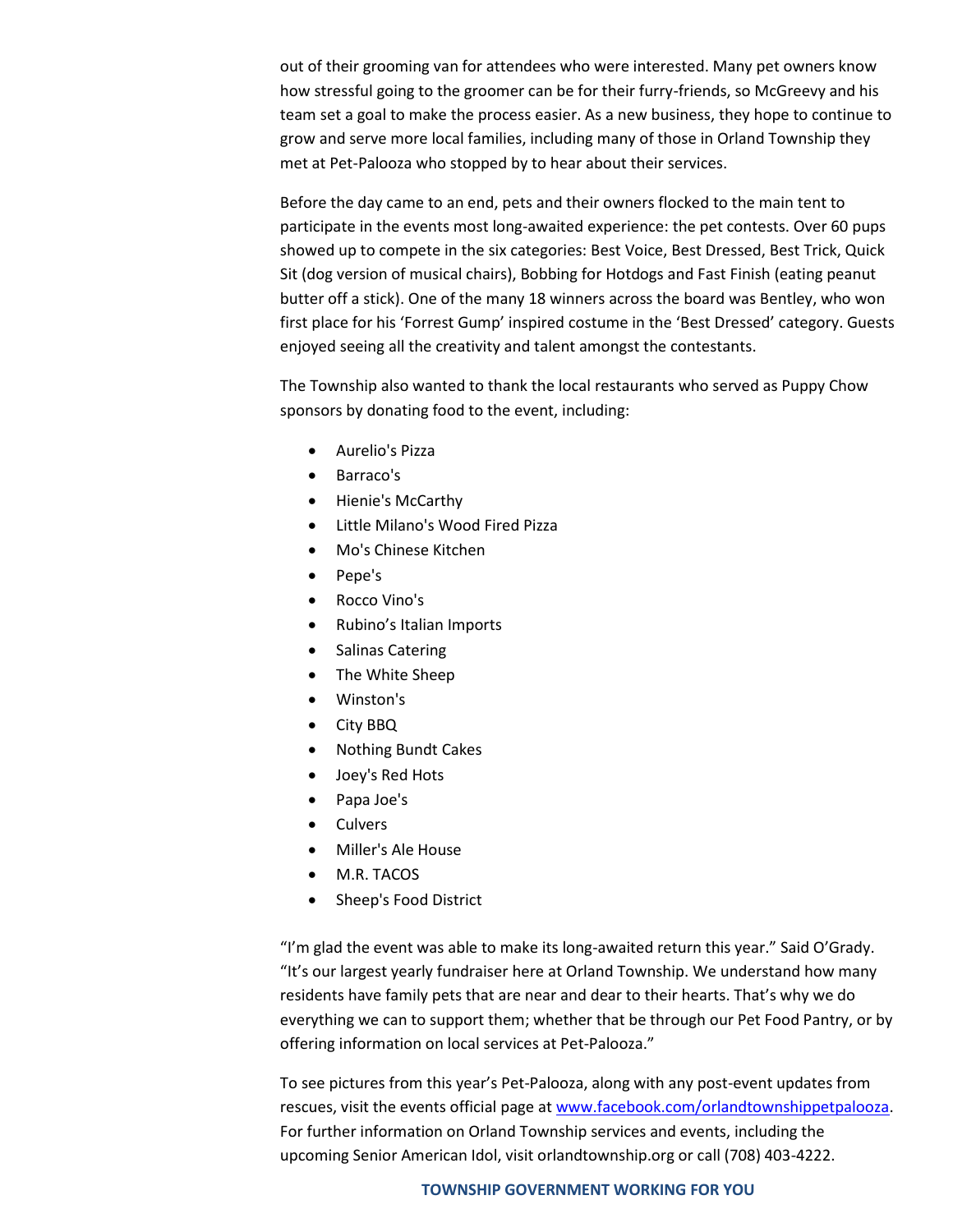

*An Orland Township resident with one of the many adoptable kittens from Feline Fine Cat Rescue. (photo: Alexandria Shipyor, Orland Township)*



*Safari Mickey & Minnie of Happy Kids Chicago with pets at Pet-Palooza. (photo: Jorge Garza Norrick)*

## **TOWNSHIP GOVERNMENT WORKING FOR YOU**